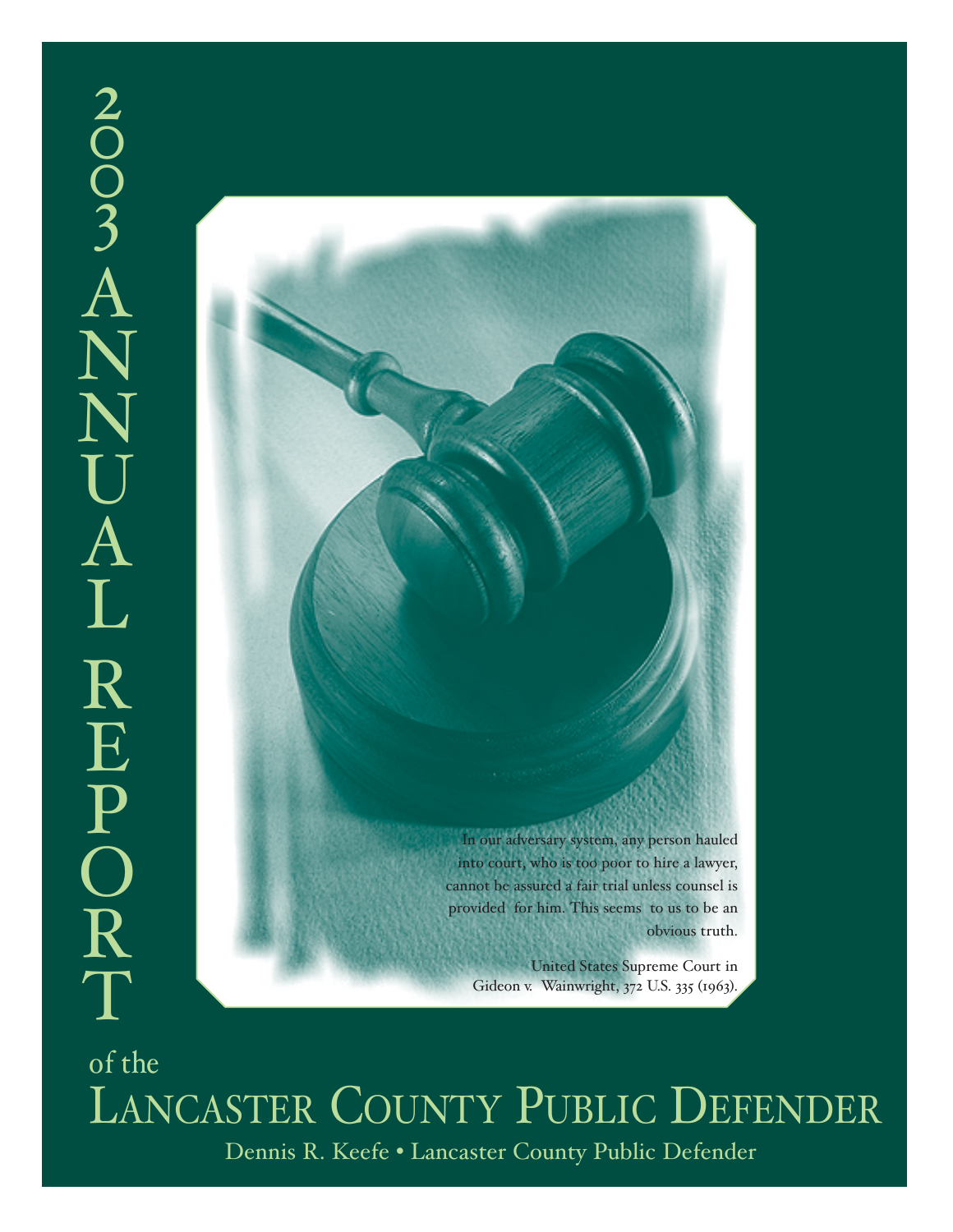

In January of 2003, The Nebraska Minority and Justice Task Force, a joint initiative of the Nebraska Supreme Court and the Nebraska State Bar Association, issued its Final Report. Having served on the task force for more than three years, including the editing committee which met daily at the very end, I was deeply involved in many of the discussions about the issues dealt with in the report. The entire experience was both rewarding and frustrating at the same time. For example, it was uncomfortable to sit at a public hearing listening to an individual complain that the representation that she received from her court appointed lawyer was poor quality and that

she attributed this to the fact that she was Native American. It was difficult for me to reconcile this perception with the dedication, commitment to equal justice, and creative lawyering that I see displayed everyday by the attorneys that I work with.

However, the perception articulated by the individual at the meeting was not an isolated statement, nor was it limited to the issue of the quality of indigent defense services. In addition to concluding that minorities are over represented as defendants in the criminal and juvenile justice system and under represented in Nebraska's legal profession and as court employees and jurors, the task force found that a substantial portion of the responding public, Nebraska lawyers, and court personnel perceive that bias exists in the Nebraska justice system.

It is true that perception does not necessarily equal reality. Nevertheless, it would be a mistake for those who are players in the justice system to dismiss the report on that basis. For a system that is supposed to be blind to issues such as race or ethnicity, it is not possible to say that these perceptions don't matter. Justice, after all, is more than a goal, it is a process, and in order for that process to be fair, it must be perceived by the community as being fair.

It was because of this that I agreed to serve on the Implementation Committee of the task force charged with implementing the recommendations that were made by the full task force. This will be an ongoing process that covers a wide range of issues. I have been asked to work on a subcommittee that deals with the issue of the indigent defense system. The nature and quality of the legal services that we, as a society, are willing to provide to the poor (many of whom are minorities) is a good measure of how serious we are about equal justice and due process. The goal of the effort is to produce improvements in the way that Nebraska provides attorneys to individuals who are unable to afford to hire their own.

All of those involved in the justice system, but especially those of us who are charged with providing the client's constitutional right to counsel, owe it to ourselves to make sure that racism and ethnic prejudice are not tolerated in our society. This type of personal commitment by each of us in our personal lives will surely spill over into our professional lives and will have a positive impact on the larger community by way of our example. As criminal defense attorneys for the poor, we need to constantly renew our commitment so that "due process of law," "equal protection of the laws," and impartiality in the administration of the criminal and juvenile justice systems are not just empty phrases.

Dennis R. Keefe Lancaster County Public Defender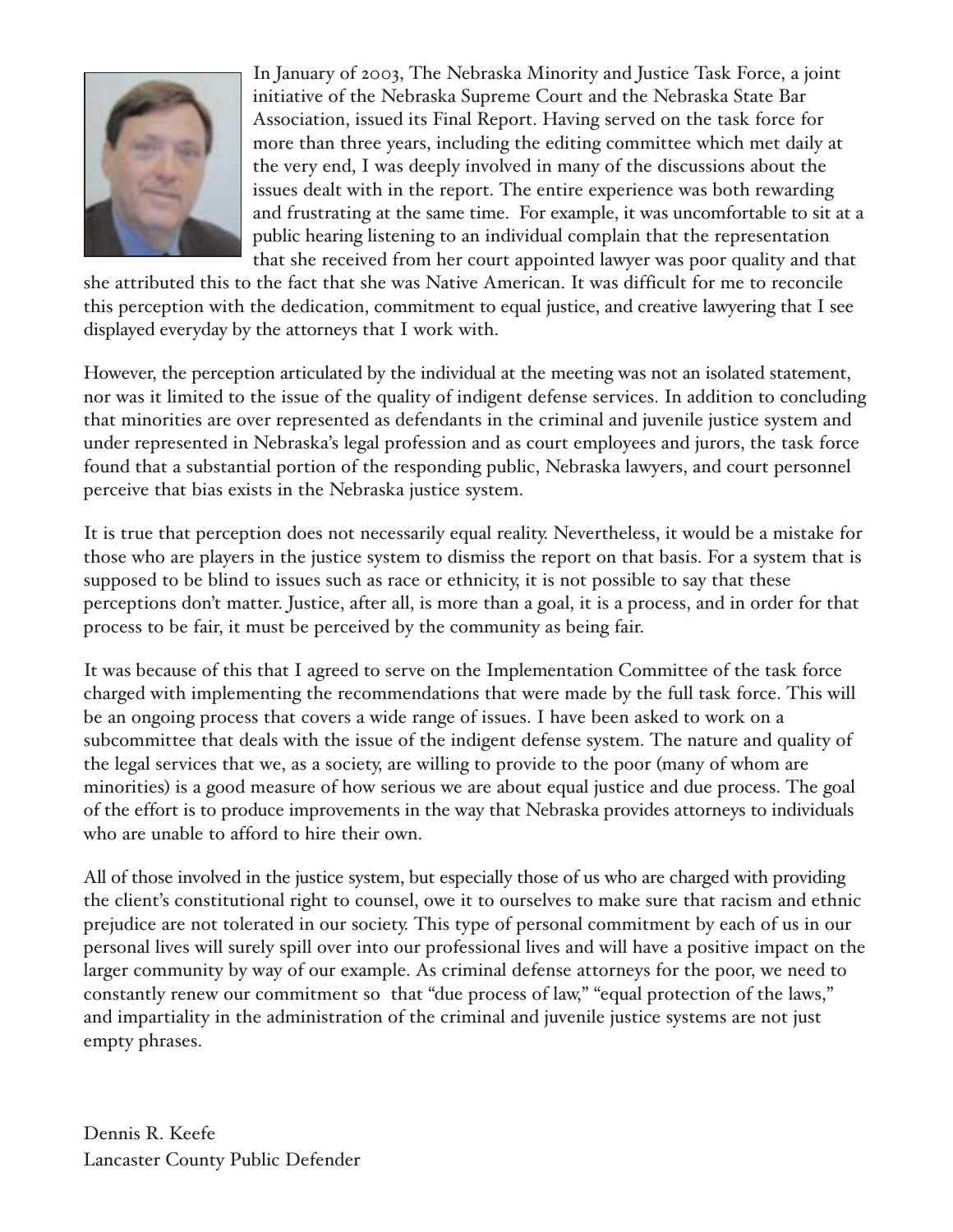# CONTENTS

| Philosophy & Goals $\dots \dots \dots \dots \dots \dots \dots \dots \dots \dots \dots \dots$ |
|----------------------------------------------------------------------------------------------|
| Lancaster County Indigent Defense System 2003 4                                              |
| Operations of the Lancaster County Public Defender's Office  5                               |
|                                                                                              |
|                                                                                              |
|                                                                                              |
|                                                                                              |
|                                                                                              |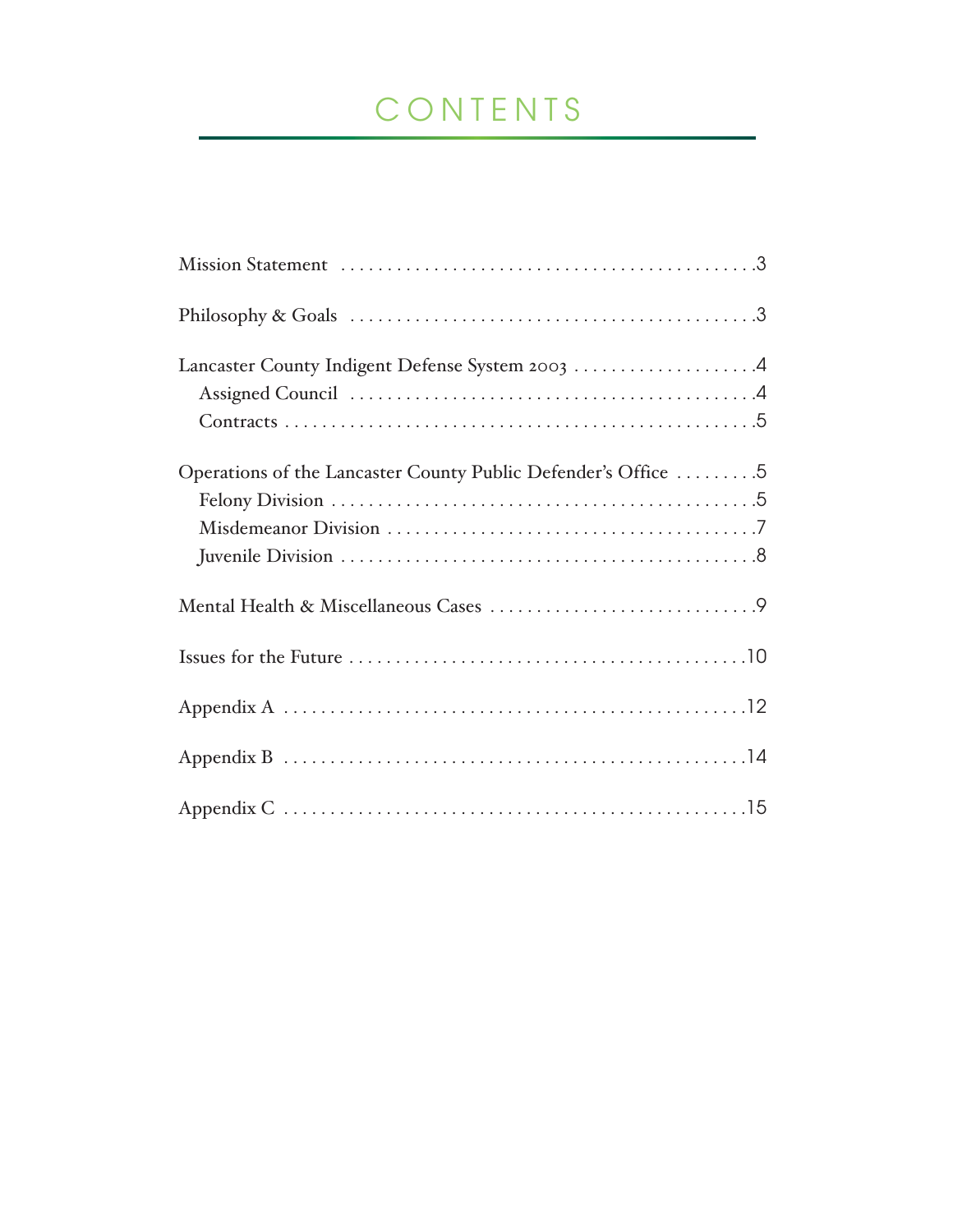### MISSION STATEMENT

The mission of the Lancaster County Public Defender's Office is to provide high quality legal services for indigents and to advocate zealously on behalf of each individual client.

### PHILOSOPHY & GOALS

It is the philosophy of the Lancaster County Public Defender's Office that each client should receive high quality legal representation which is as good as that provided by the best of the private bar.

### GOALS

- 1. Recruit and retain attorneys and support staff who will provide high quality legal representation for each client.
- 2. Maintain reasonable caseload levels for staff attorneys.
- 3. Provide all resources and ancillary services necessary to represent the clients of the office.
- 4. Provide continuing training for all staff.
- 5. Maintain political and professional independence for the office.
- 6. Maintain a professional work environment.
- 7. Provide creative representation.
- 8. Provide visionary management.
- 9. Provide full-service representation.
- 10. Maintain adequate and stable funding.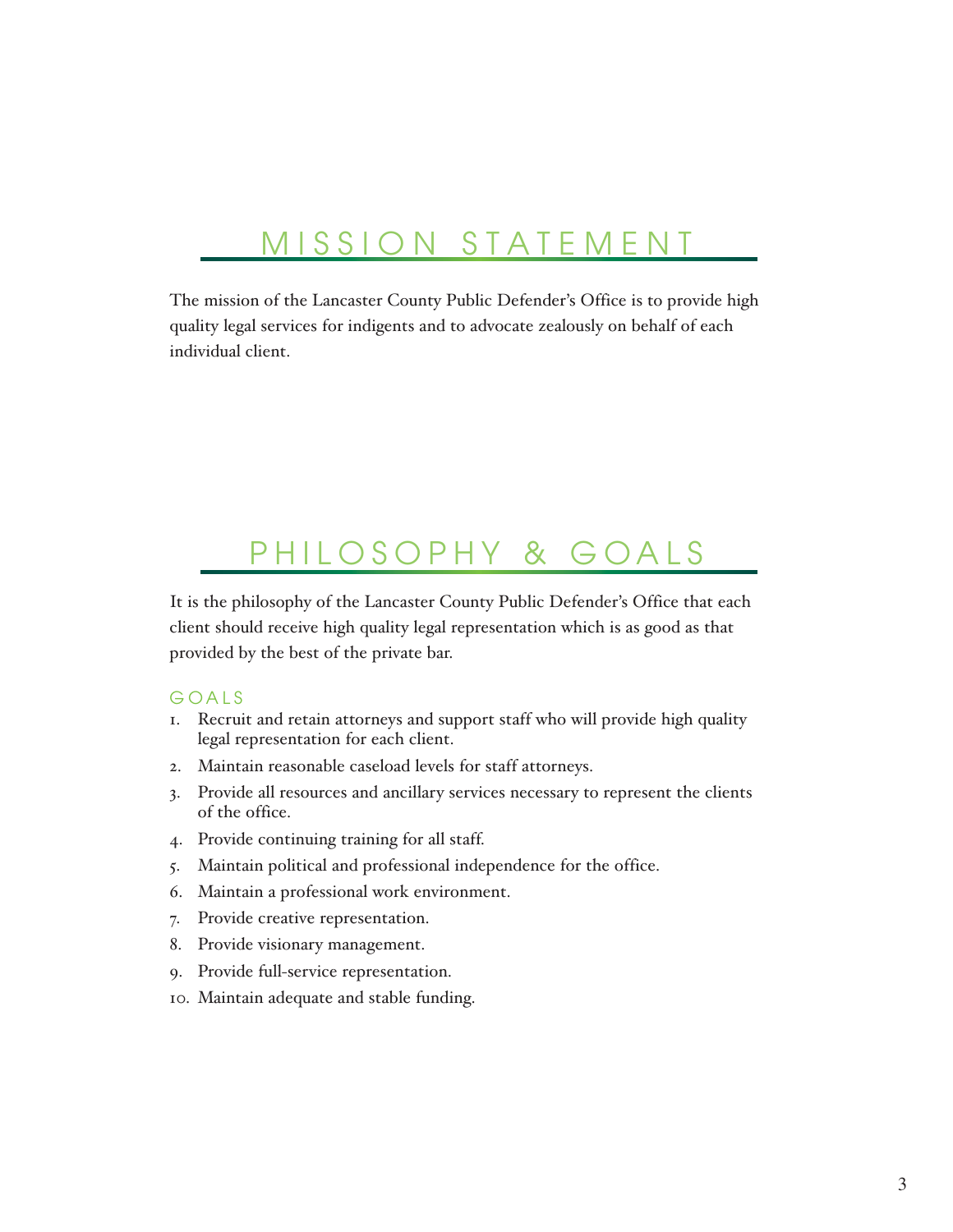# LANCASTER COUNTY'S INDIGENT DEFENSE SYSTEM 2003

### By the numbers:

### COMPARISON OF FY02 & FY03 BUDGETED AMOUNTS BY SYSTEM



### COMPARISON OF FY02 & FY03 BUDGETED AMOUNTS BY TYPES OF CASES

78%

74%



# ASSIGNED COUNSEL

- Of the 1,456 felonies (including major cases) closed by the public defender's office in 2003, 327 (22%) were closed because of a conflict of interest which required the appointment of the Commission on Public Advocacy or private assigned counsel.
- Assigned counsel closed three major cases and 303 other felony cases during 2003. The 2003 cost per case for non major felonies handled by assigned counsel was \$ 888, which is \$195 more than the average in 2002. •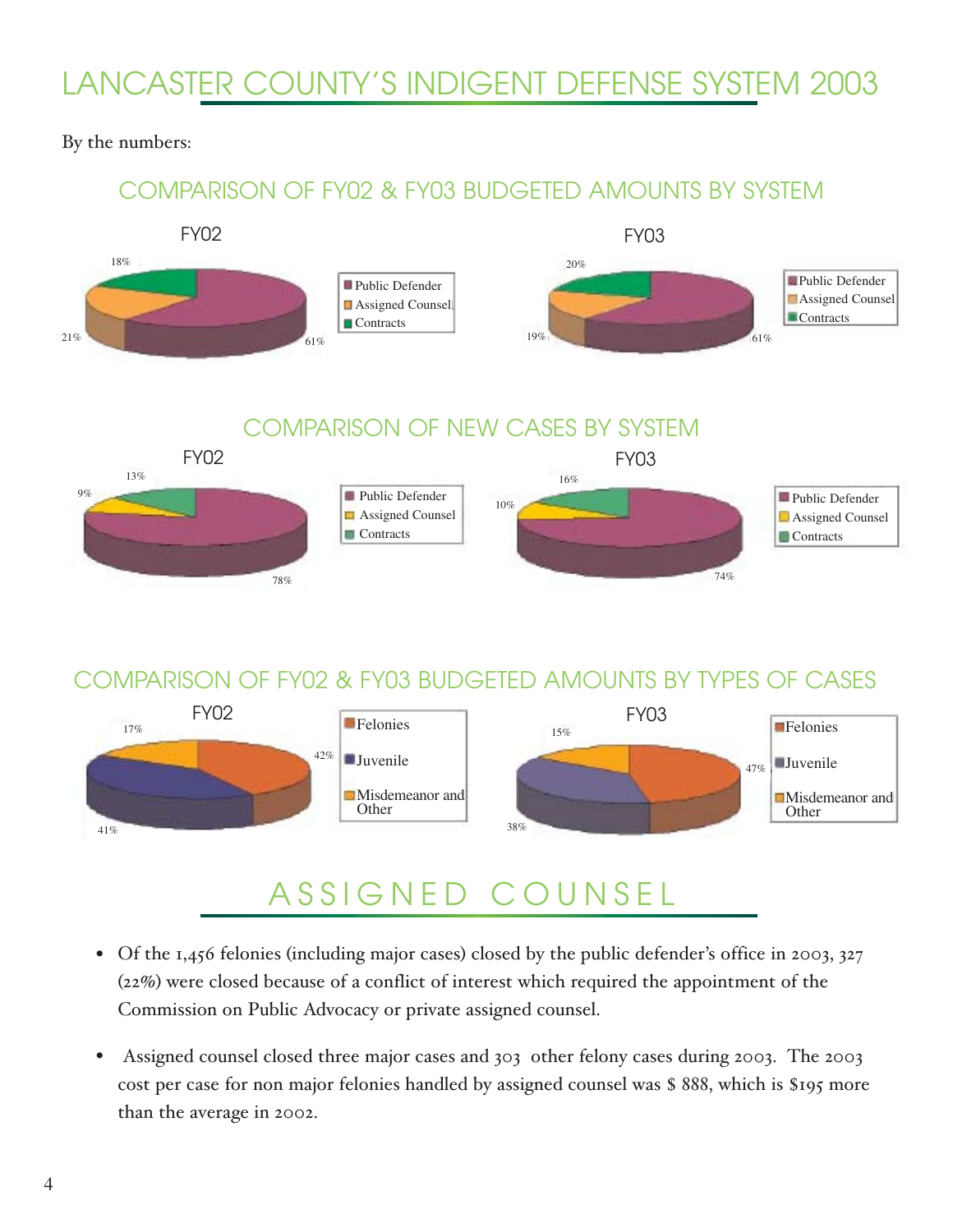- The Nebraska Commission on Public Advocacy was appointed to represent clients in 41 of the 327 felonies where the public defender had a conflict at the trial level in 2003 at no cost to Lancaster County.
- Of the 2,889 misdemeanor cases closed by the public defender's office in 2003, 256 (9%) were closed because of a conflict of interest requiring appointment of assigned counsel. Assigned Counsel closed 174 misdemeanor cases during 2003 for an average cost per case of \$ 270, which is only \$4 more than the 2002 average.
- Juvenile Court spent a total of \$365,474 on assigned counsel in FY03. This represents attorney fees in 133 law violation cases, 234 abuse/neglect cases and 50 status cases.

CONTRACTS : Lancaster County budgeted \$588,390 for contracts in juvenile cases in FY03 and actually expended \$604,582. In addition, Lancaster County had one contract with a law firm for child support and paternity cases which was budgeted at \$ 67,200.

# PUBLIC DEFENDER'S OFFICE - FELONY DIVISION

Scott Helvie, Chief Deputy Robert Hays, Chief Deputy Joe Nigro, Deputy Webb Bancroft, Deputy Kristi Egger-Brown, Deputy Paul Cooney, Deputy Shawn Elliott, Deputy Timothy Eppler, Deputy Julie Hansen, Deputy Joe Renteria, Investigator Jed Rojewski, Paralegal Kristi Gottberg, Paralegal Morgan White, Law Clerk

Sarah Newell, Law Clerk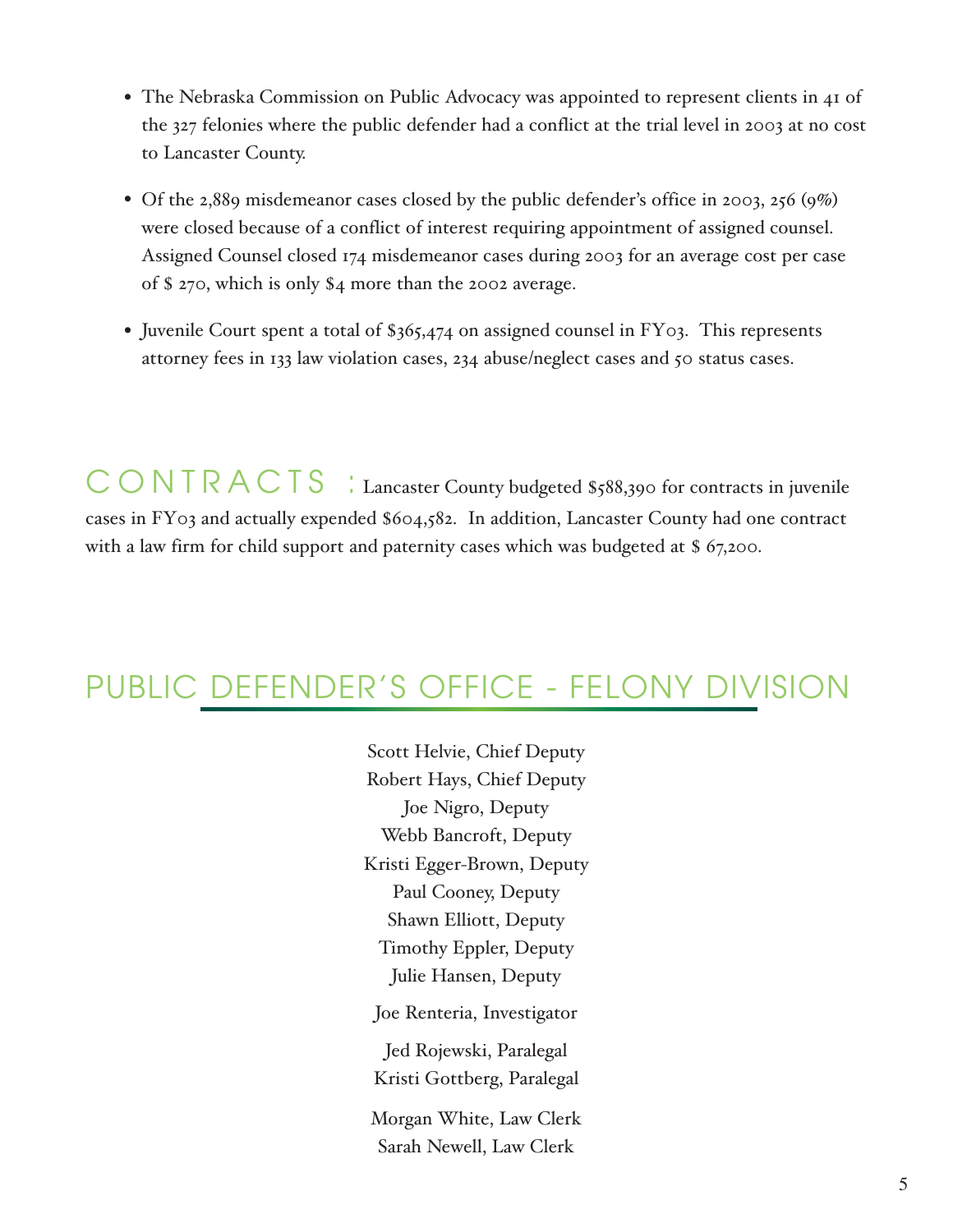# FELONY CASES OPENED BY TYPE 2000-2003

|            | 2000 | 2001 | 2002 | 2003 |
|------------|------|------|------|------|
| Drug       | 202  | 284  | 480  | 454  |
| Other      | 125  | 131  | 139  | 134  |
| Property   | 409  | 460  | 500  | 493  |
| <b>Sex</b> | 43   | 45   | 40   | 42   |
| Violent    | 202  | 210  | 245  | 245  |
| Major      | 9    |      | 10   | 15   |

# DISTRIBUTION OF FELONY ATTORNEY TIME BY CASE TYPE 2003



- The county attorney's office filed 1,741 felonies in Lancaster County Court in 2003, representing a 4% decrease from 2002 but a 35% increase since 2000.
- The public defender's office was appointed to represent individuals in 1,383 felony cases filed in county court in 2003 or 79.4% of the number filed.
- The 1,383 new felony cases in 2003 represents a 2% decrease from 2002 but a 40% increase since 2000.
- At the end of 2003, the public defender's office had 47% more active/pending felony cases than at the end of 2000.
- The small 2% decline in the number of new open felonies in 2003 was caused, in part by a slight decrease in Drug cases (26 cases) and a change in the felony Criminal Mischief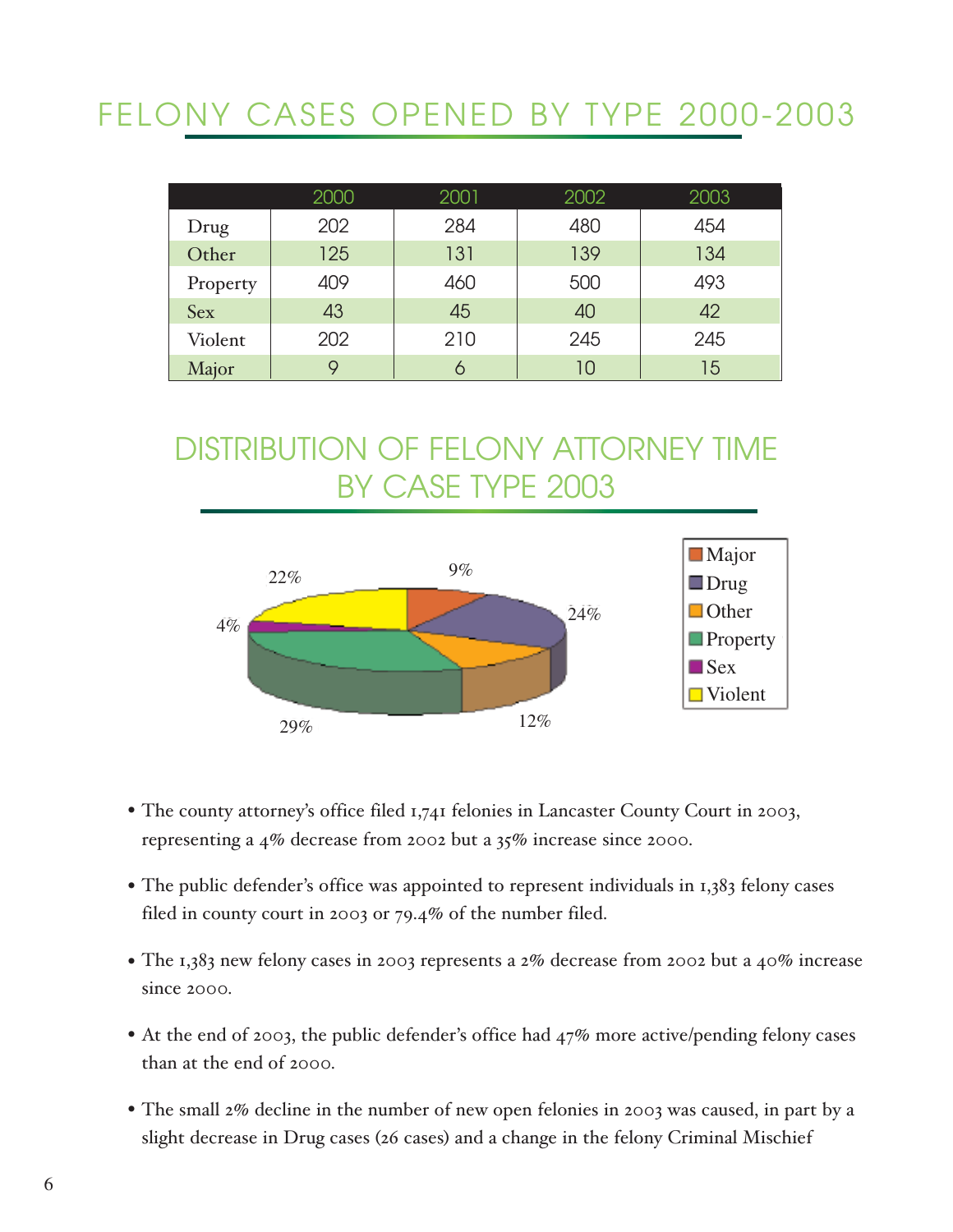statute raising the level at which offenses become felonies.

- 3 out of the 5 category of felonies (Drug, Other, Property) showed increases in attorney time required ranging from 8% to 16% in 2003. The average life of those felony cases also increased ranging from 4% to 12%.
- Major cases opened and closed in 2003: The office opened 4 cases of First Degree Murder and closed 6 (2 for conflicts of interest, 3 after pleas, and 1 after a jury trial); opened 1 case of Manslaughter and closed 1 after a plea; opened 3 cases of Conspiracy to Commit First Degree Murder and closed 3 because of conflicts; opened 6 cases of Kidnapping and closed 3 (1 after a plea, 1 because of a conflict and 1 because the client hired a private attorney); closed 1 case of Attempted Second Degree Murder after a trial; and opened 1 case of Attempted First Degree Murder.

# PUBLIC DEFENDER'S OFFICE - MISDEMEANORS DIVISION

Susan Tast, Deputy Jennifer Villebro, Deputy Christopher Eickholt, Deputy

Angela Franssen, Paralegal Steve Schultz, Paralegal

# MISDEMEANORS OPENED BY CHARGE CATEGORY 2000- 2003

|                   | UU  | 01  | 02  | <u>03</u> |
|-------------------|-----|-----|-----|-----------|
| Drunk drive       | 400 | 434 | 515 | 494       |
| Assault/Domestic  | 815 | 865 | 653 | 698       |
| Suspended license | 942 | 887 | 761 | 448       |
| Thefts            | 210 | 314 | 197 | 242       |
| Prob. Revocation  | 270 | 325 | 239 | 290       |
| All others        | 397 | 511 | 351 | 577       |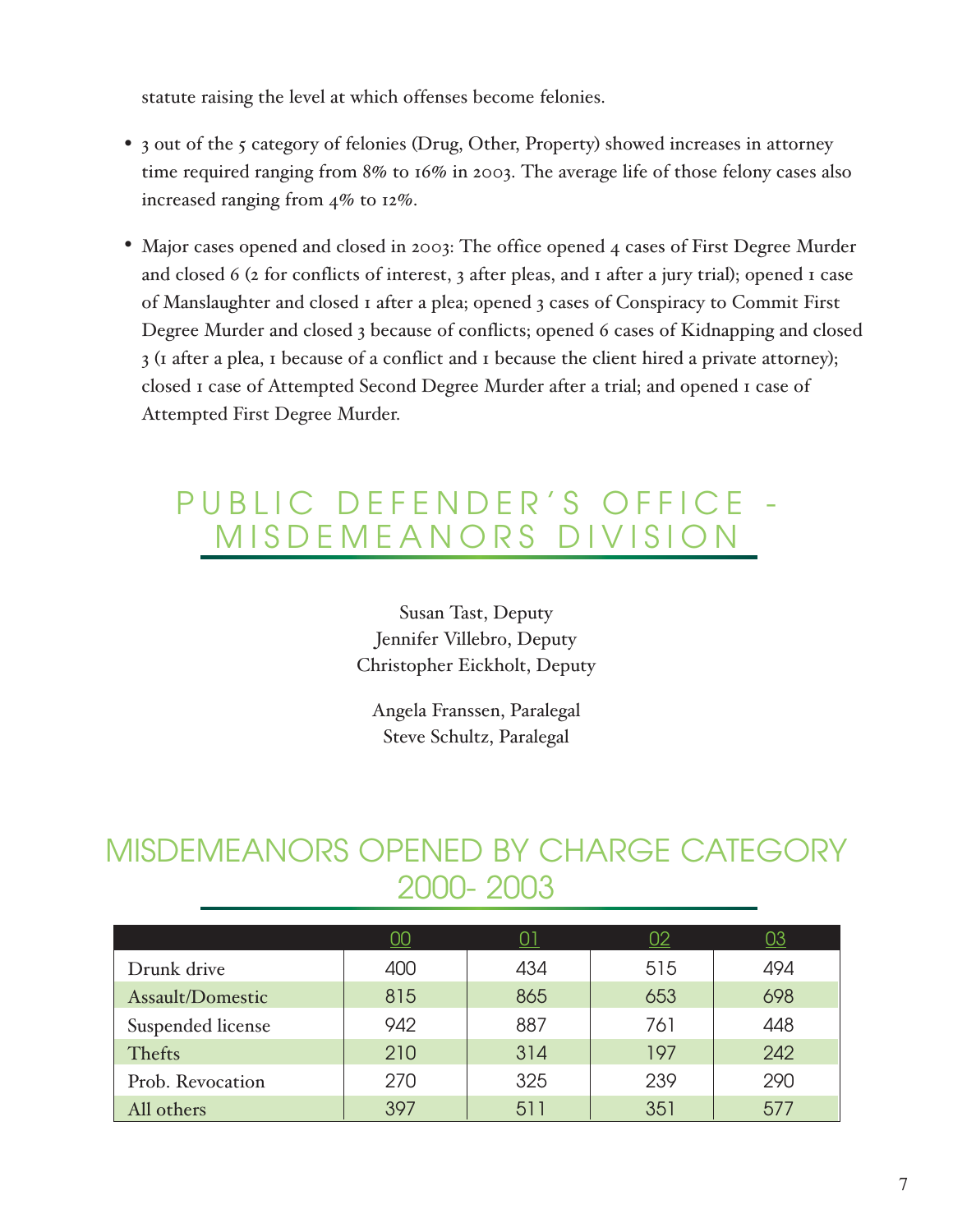- Non traffic misdemeanor filings in Lancaster County Court, including filings by the county attorney's office and the city prosecutor's office decreased by 3% from 2002 to 2003 but have increased 23% since 2000.
- Public defender appointments in misdemeanor cases overall declined  $7\%$  in 2003, and show an overall decrease of 19% since 2000.
- In 2003 the appointments in city attorney filed misdemeanors declined by 12%, while appointments in county attorney filed misdemeanors declined by 2%.
- Driving on Suspended License cases opened by the public defender have declined by 52% from the high of 942 cases in 2000. This is due mainly to a change in the law which makes jail sentences less likely in certain of these cases.
- The number of misdemeanor Criminal Mischief cases increased from 43 to 60 cases in 2003 at the same time that the number of felony Criminal Mischief cases declined from 45 to 14. This was due, in major part, to the change in the statute which raised the monetary level at which the crime becomes a felony. •
- The 4% reduction in public defender Drunk Drive cases in 2003 was due to the reduction in filings of  $3<sup>rd</sup>$  offense cases and the reduction in the percentage of the filed cases that our office was appointed to. Appointments in  $I<sup>st</sup>$  and  $2<sup>nd</sup>$  offense cases remained virtually the same. •
- In June, Jennifer Villebro left the Public Defender's Office to move out of state and Christopher Eickholt was hired.

# PUBLIC DEFENDER'S OFFICE - JUVENILE DIVISION

Margene Timm, Chief Deputy Reggie Ryder, Deputy Andrea Snowden, Deputy Matt Graff, Deputy

Jed Rojewski, Paralegal Kristi Gottberg, Paralegal Angelia Onuoha, Paralegal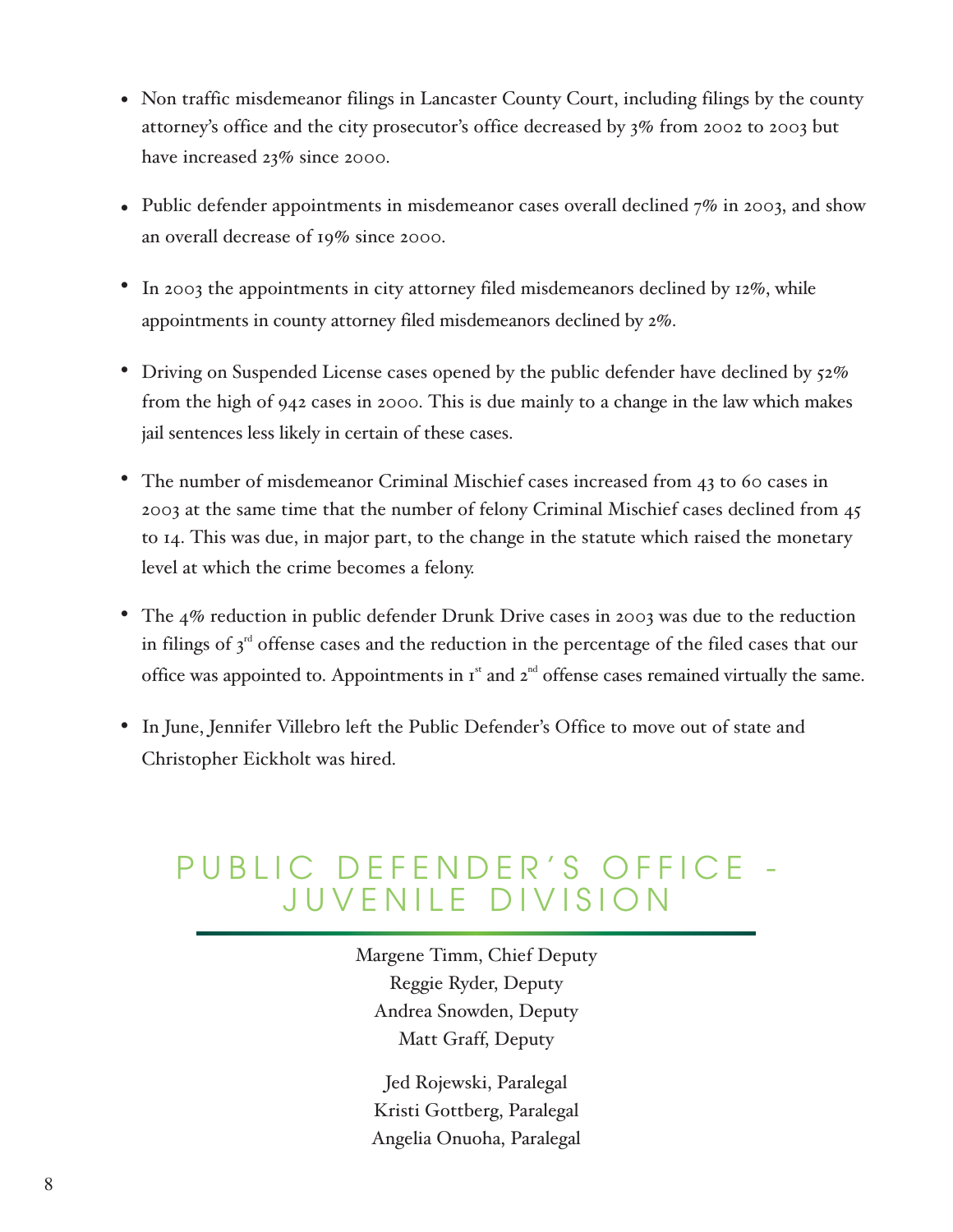# DISTRIBUTION OF JUVENILE DIVISION ATTORNEY HOURS FOR CLOSED CASES — 2003



- According to the Separate Juvenile Court, law violation filings (including transfers and sup-• plemental filings) declined from 1,537 in 2002 to 1,494 in 2003, representing a 3% decrease.
- Public defender appointments in juvenile law violations cases increased by 2% in 2003.
- According to the Separate Juvenile Court, 198 new and transfer abuse/neglect cases were filed in 2003 compared to 223 in 2002 and 185 in 2001. Each new or transfer abuse/neglect case requires appointing an average of 2.4 attorneys. Termination of parental rights petitions increased from 14 in 2001 to 24 in 2002 to 33 in 2003.
- The Separate Juvenile Court reports that 157 status cases (mostly school truancy cases) were file in 2003 compared to 98 in 2002 and 113 in 2001. This is a 39% increase in 2 years.
- Public defender appointments in status cases increased in 2003 to 152 new cases compared to 103 in 2002 and 109 in 2001. This represents a 39% increase in 2 years.
- Matt Graff was hired as an attorney after employment in our law clerk division. •

# PUBLIC DEFENDER - MENTAL HEALTH COMMITMENTS AND MISCELLANEOUS CASES

Dorothy Walker, Deputy Johnna Graff, Law Clerk Michelle Baumert, Law Clerk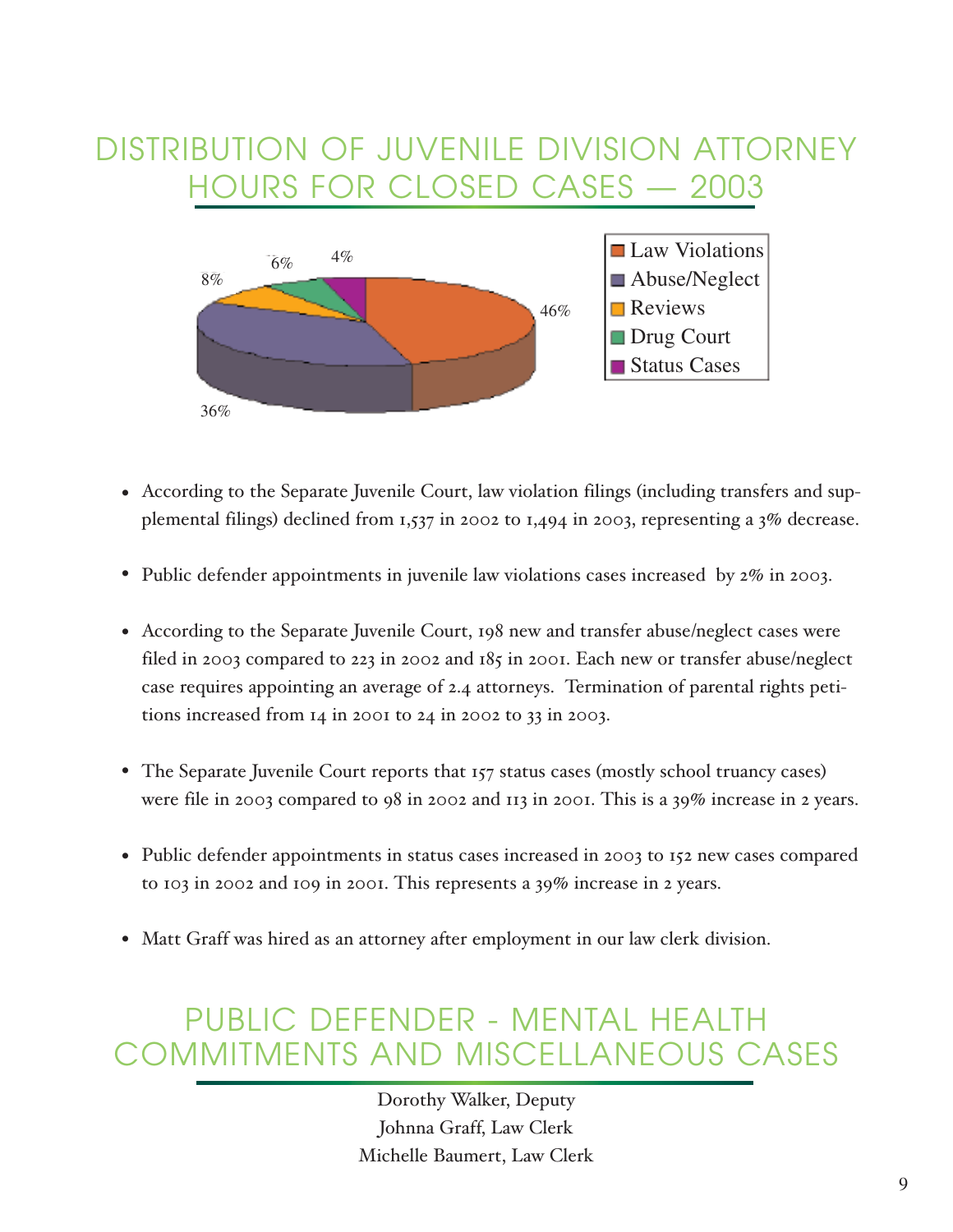- The public defender's office opened 471 new mental commitment cases (374 new petitions and 97 review cases) in 2003, a 12% decrease over the 2002 figure.
- The public defender's office closed 481 mental commitment cases in 2003. Of the new cases closed, 20% were closed because the case was dismissed without a hearing; 13% were closed following a contested hearing; and 67% were closed following a stipulated hearing.
- There were 18 appeals filed in the district court from mental commitment proceedings in 2003 and 2 appeals to the Court of Appeals and Supreme Court.
- The public defender's office opened 210 miscellaneous cases in 2003, including 96 felony revocation of probation cases (46%); 53 fugitive from justice cases (25%) and 57 adult drug court cases  $(27%)$ . •

# PUBLIC DEFENDER'S OFFICE ADMINISTRATION AND SUPPORT

Monica Ross, Office Manager Lori McGerr, Legal Secretary Angie Owens, Legal Secretary Vickey Cox, Legal Secretary Marge Shepard, Legal Secretary

# SSUES FOR THE FUTURE

### JUVENILE CASES AND CONTRACTS:

• If the Abuse/Neglect filings remain at or close to the 2003 level in 2004, the current number of contractors should be sufficient to handle the load without going to private assigned counsel. One additional contractor, the firm of Polsky, Shiffermiller and Coe, were added as of January 1, 2004. This brings to 7, the number of private contractors in addition to Nebraska Legal Services.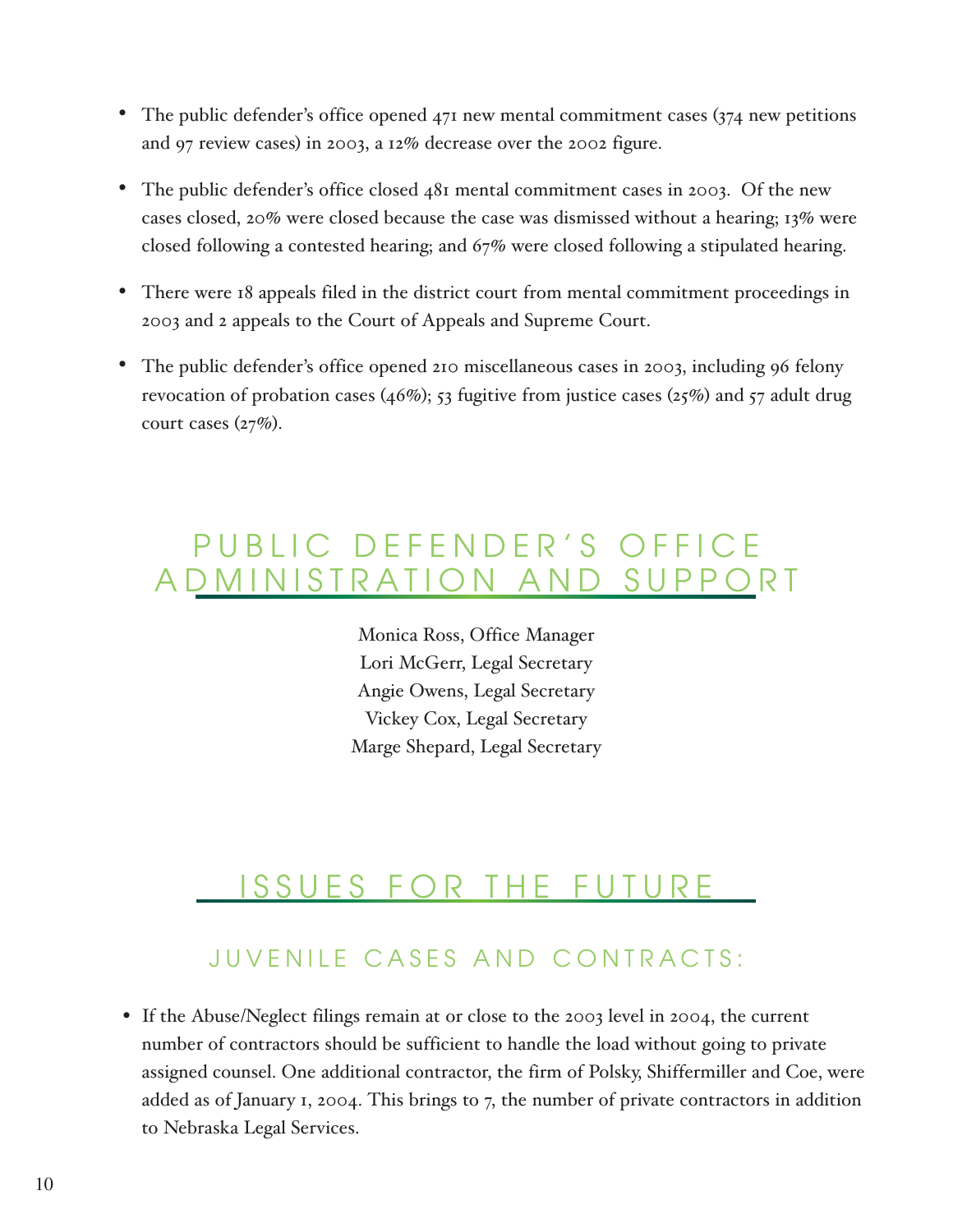• 2 of the contracts with private contractors expire at the end of 2004 and renewal discussions will need to take place. The NLS contract expires in June of 2005. It is the largest contract and will need to be evaluated carefully.

CHILD SUPPORT/PATERNITY CONTRACT– this contract was renewed for a 3 year term in July of 2003. We may want to evaluate whether or not to continue this contract past the end of the year.

### INDIGENT DEFENSE SCREENER PROJECT

In FY04, the County Board funded this project again past the original pilot project term and placed supervision under the new Community Corrections Department. There was also a proposal to support legislation to require a registration fee for individuals receiving court appointed counsel to fund this project.

### PUBLIC DEFENDER'S OFFICE STAFFING

We intend to ask Personnel for an Organtizational Study and Position Audit for our legal secretaries positions. Some discussion has occured about bringing the child support and paternity cases back to our office.

### PUBLIC DEFENDER OFFICE TRAINING

In conjunction with the Douglas County Public Defender's Office and the Nebraska Commission on Public Advocacy, our office sponsored death penalty training for our felony attorneys in 2003. The Colorado State Public Defender's Office provided trainers on an expenses only basis. In 2004, we will need to send one of our new attorneys to advocacy training.

### MENTAL HEALTH JAIL DIVERSION PROJECT

Our office has agreed to assist this SAMSA grant funded project designed to keep the mentally ill out of the county jail by providing intensive services.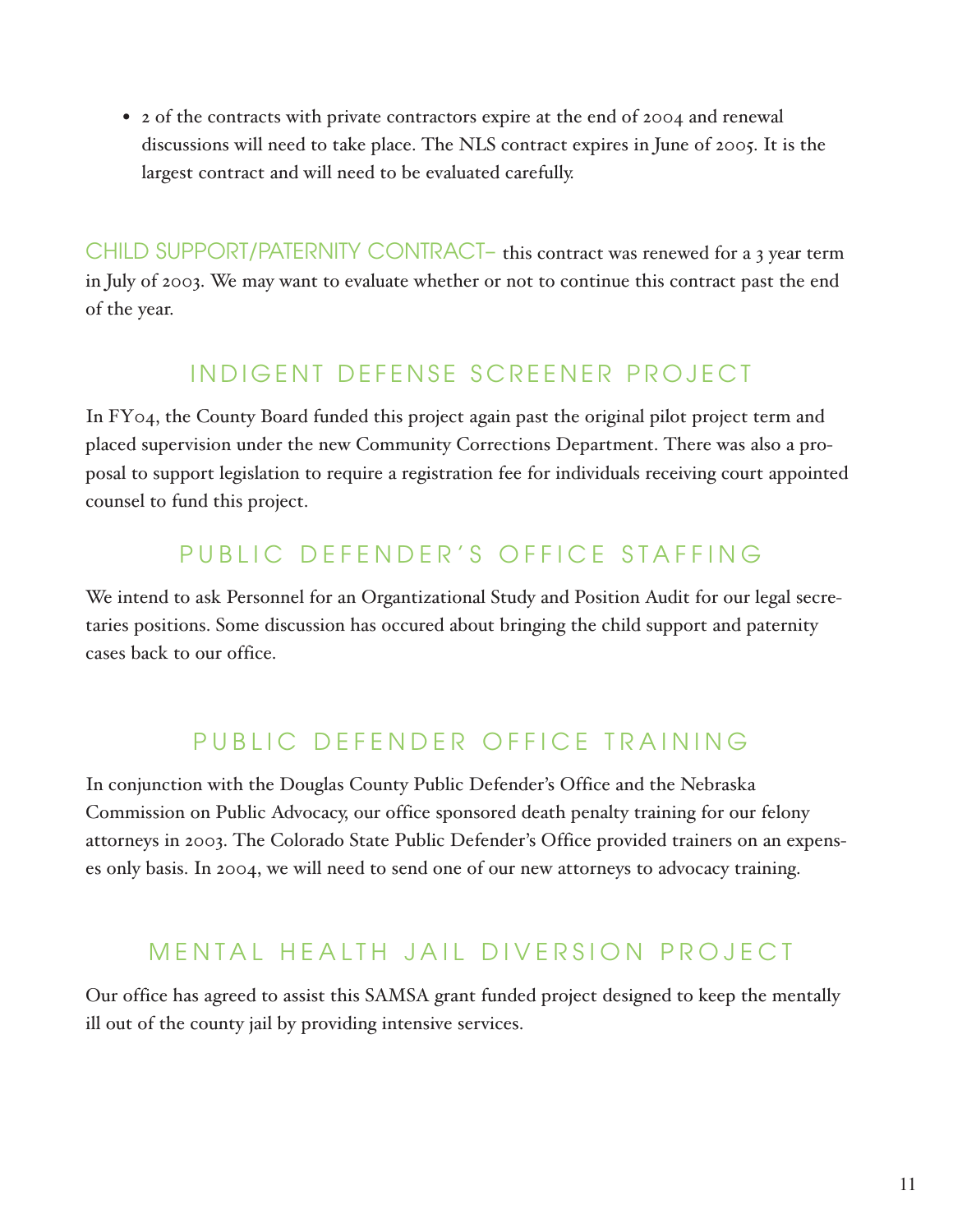# APPENDIX A

### TABLE 1 LANCASTER COUNTY PUBLIC DEFENDER'S OFFICE OPEN/CLOSED CASELOAD REPORT 2003

| <b>CASETYPE</b>     | PENDING START | OPENED 2003 | CLOSED 2003 | PENDING END 2003 |
|---------------------|---------------|-------------|-------------|------------------|
|                     |               |             |             |                  |
| Appeals             | 55            | 109         | 118         | 46               |
| Felonies            | 478           | 1368        | 1442        | 440              |
| Juveniles           | 486           | 1331        | 1407        | 439              |
| <b>Major Cases</b>  | 8             | 15          | 14          | 10               |
| Mentals             | 8             | 471         | 481         | 8                |
| Miscellaneous       | 93            | 210         | 201         | 105              |
| <b>Misdemeanors</b> | 517           | 2749        | 2889        | 531              |
| <b>Totals</b>       | 1645          | 6253        | 6552        | 1579             |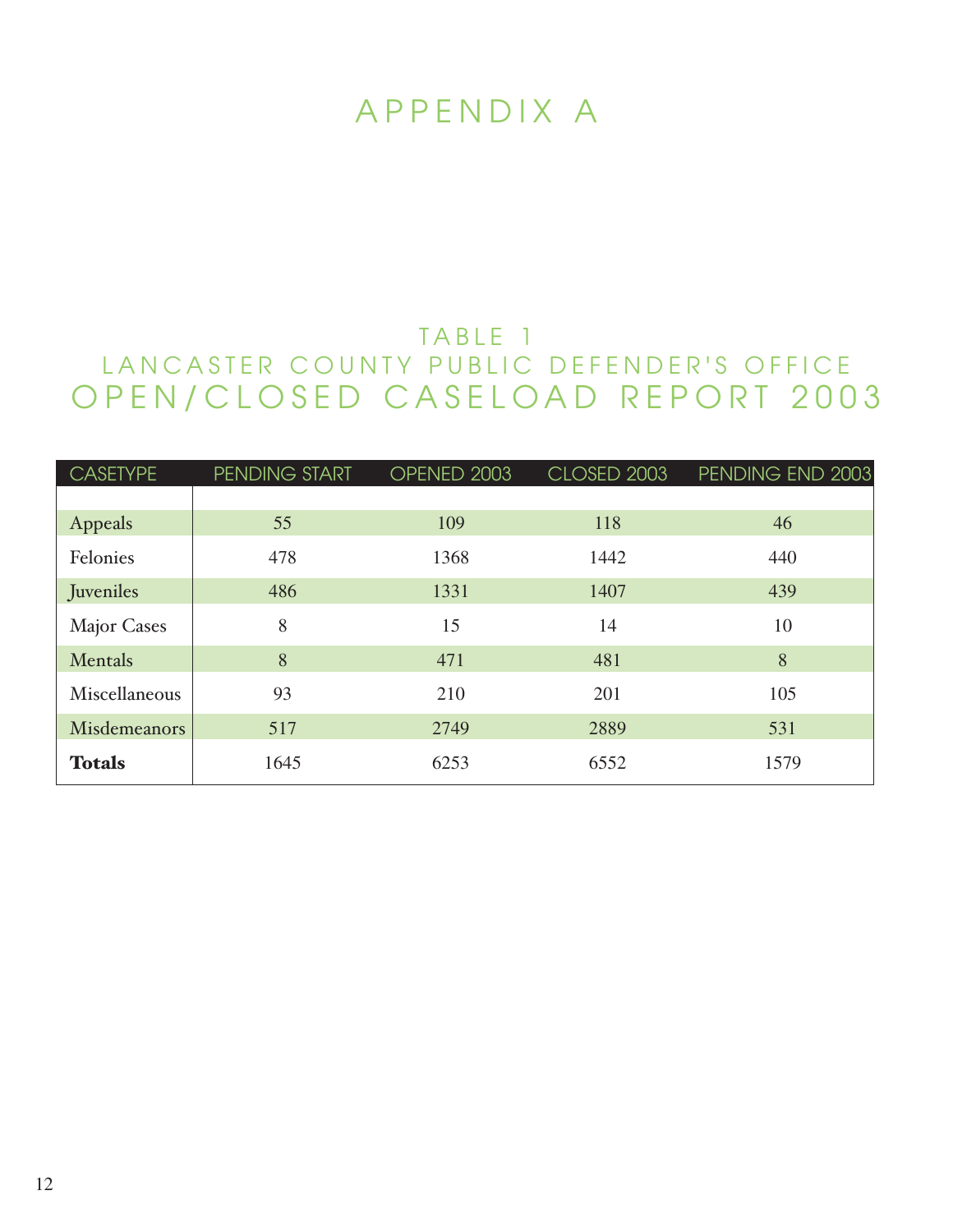# TANCASTER COUNTY PUBLIC DEFENDER'S OFFICE<br>HISTORICAL COMPARISON OF CASES OPENED SINCE 1990 HISTORICAL COMPARISON OF CASES OPENED SINCE 1990 LANCASTER COUNTY PUBLIC DEFENDER'S OFFICE TABLE 2

| CASETYPE             |                |      | 1990 1990 1991 1991 1994 |      |                 | 1995    | 1996    | 1997          | 1998 | 1999 | 2000    | 2001    | 2002     | 2003            | <b>CHG</b><br>02-03 |
|----------------------|----------------|------|--------------------------|------|-----------------|---------|---------|---------------|------|------|---------|---------|----------|-----------------|---------------------|
|                      |                |      |                          |      |                 |         |         |               |      |      |         |         |          |                 |                     |
| Appeals              | 60             | 68   | 67                       | 71   | 57              | 81      | 46      | 71            | 58   | 85   | 86      | 96      | 95       | 109             | 15%                 |
| Felonies             | 721            | 746  | 689                      | 686  | 779             | 741     | 774     | 840           | 962  | 976  | 981     | 1130    | 1404     | 1368            | $-3%$               |
| Juveniles            | 559            | 605  | 636                      | 695  | 819             | 792     | 931     | 1288          | 1484 | 1605 | 1453    | 1520    | 1487     | 1331            | $-10\%$             |
| Major Cases          | $\overline{C}$ |      |                          |      | $\overline{10}$ | $\circ$ | $\circ$ | $\mathcal{Q}$ | 16   | 13   | $\circ$ | $\circ$ | $\equiv$ | $\overline{15}$ | $50\%$              |
| Commitment<br>Mental | 352            | 298  | 266                      | 75   | 254             | 322     | 270     | 324           | 379  | 391  | 406     | 458     | 533      | 471             | $-12%$              |
| Miscellaneous        | 127            | 136  | 186                      | 148  | 120             | 109     | 115     | 118           | 151  | 134  | 152     | 221     | 202      | 210             | 4%                  |
| Misdemeanors         | 2549           | 2755 | 2133                     | 2579 | 2225            | 2096    | 2560    | 2646          | 3148 | 3438 | 3306    | 3661    | 2955     | 2749            | $-7%$               |
| Totals               | 4375           | 4616 | 3985                     | 4263 | 4264            | 4147    | 4702    | 5296          | 6198 | 6642 | 6393    | 7092    | 6686     | 6253            | $-6\%$              |
|                      |                |      |                          |      |                 |         |         |               |      |      |         |         |          |                 |                     |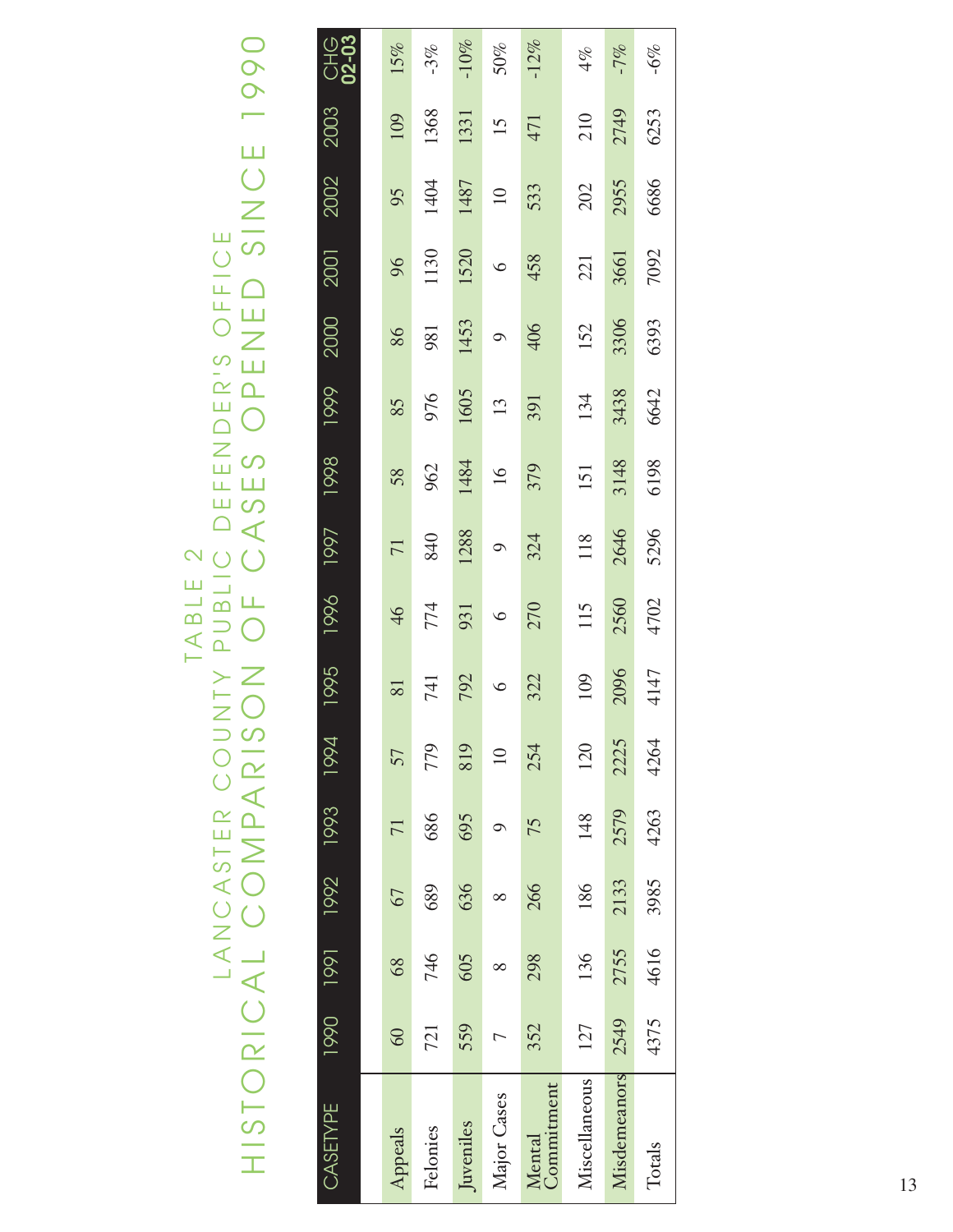### APPENDIX B

REPORT ID: B117

### LANCASTER COUNTY<br>EXPENSE BUDGET ADOPTED

|              |                                                                                                                                                                                                                                      |                                       | <b>XXXX FUND:</b><br>**** MGR: | <b>GENERAL FUND</b><br><b>DENNIS KEEFE</b> | <b>**** AGENCY: PUBLIC DEFENDER</b>                                                                                                                                                                                                                                          | 011<br>625        |                             |
|--------------|--------------------------------------------------------------------------------------------------------------------------------------------------------------------------------------------------------------------------------------|---------------------------------------|--------------------------------|--------------------------------------------|------------------------------------------------------------------------------------------------------------------------------------------------------------------------------------------------------------------------------------------------------------------------------|-------------------|-----------------------------|
|              |                                                                                                                                                                                                                                      |                                       |                                | ACTUAL EXPENDITURE BUDGET                  | ACTUAL                                                                                                                                                                                                                                                                       |                   |                             |
|              | <b>OBJECT DESCRIPTION</b>                                                                                                                                                                                                            |                                       |                                |                                            | 2000 TO 2001 2001 TO 2002 2002 TO 2003 2002 TO 2003 2003-2004                                                                                                                                                                                                                | PROPOSED          | <b>ADOPTED</b><br>2003-2004 |
| 1051         | OFFICIAL'S SALARY                                                                                                                                                                                                                    | 89,143                                |                                | 91,673 95,564                              | 95,564                                                                                                                                                                                                                                                                       | 105,500           | 105,500                     |
| 1052         | <b>DEPUTY'S SALARY</b>                                                                                                                                                                                                               |                                       |                                |                                            |                                                                                                                                                                                                                                                                              |                   |                             |
| 1053         | <b>REGULAR SALARIES</b>                                                                                                                                                                                                              |                                       |                                |                                            |                                                                                                                                                                                                                                                                              |                   |                             |
| 1054<br>1101 | <b>TEMPORARY SALARIES</b><br><b>FICA CONTRIBUTIONS</b>                                                                                                                                                                               |                                       |                                |                                            | $1,163,310$<br>$90,099$<br>$1,291,340$<br>$0,095$<br>$0,099$<br>$0,099$<br>$0,099$<br>$0,099$<br>$0,099$<br>$0,099$<br>$0,099$<br>$0,099$<br>$0,099$<br>$0,099$<br>$0,099$<br>$0,096$<br>$0,096$<br>$0,096$<br>$0,096$<br>$0,096$<br>$0,096$<br>$0,096$<br>$0,096$<br>$0,09$ |                   |                             |
| 1102         |                                                                                                                                                                                                                                      |                                       |                                |                                            |                                                                                                                                                                                                                                                                              |                   |                             |
| 1103         | RETIREMENT CONTRIBUTIONS 095,268 102,319 114,496 114,633 119,505 119,505 119,505<br>GROUP INSURANCE 139,063 179,460 210,460 208,802 223,344 223,344<br>OTHER ENPLOYEE BENEFITS 50 50 0 0<br>GROUP DENTAL INSURANCE 7,928 9,495 9,917 |                                       |                                |                                            |                                                                                                                                                                                                                                                                              |                   |                             |
| 1106         |                                                                                                                                                                                                                                      |                                       |                                |                                            |                                                                                                                                                                                                                                                                              |                   |                             |
| 1107         |                                                                                                                                                                                                                                      |                                       |                                |                                            |                                                                                                                                                                                                                                                                              |                   |                             |
| 1108         |                                                                                                                                                                                                                                      |                                       |                                |                                            |                                                                                                                                                                                                                                                                              |                   |                             |
| 1109         | POST EMPLOYMENT HEALTH PROGRAM 23,540 18,035 10,019 10,177 20,150 20,150                                                                                                                                                             |                                       |                                |                                            |                                                                                                                                                                                                                                                                              |                   |                             |
|              | 0BJECT CATEGORY: 10 PERS SERV 1,710,647 1,899,483 2,061,843 2,042,977 2,138,804                                                                                                                                                      |                                       |                                |                                            |                                                                                                                                                                                                                                                                              |                   | 2,138,804                   |
|              | 2051 OFFICE SUPPLIES                                                                                                                                                                                                                 |                                       |                                |                                            | 11,556 10,750 12,000 11,556 12,000                                                                                                                                                                                                                                           |                   | 12,000                      |
|              | OBJECT CATEGORY: 20 SUPPLIES                                                                                                                                                                                                         |                                       |                                |                                            | $11,556$ $10,750$ $12,900$ $11,556$ $12,000$                                                                                                                                                                                                                                 |                   | 12,000                      |
| 3053         | DATA PROCESSING SERVICE                                                                                                                                                                                                              |                                       |                                |                                            | 68,082 51,254 58,572 50,499 54,121                                                                                                                                                                                                                                           |                   | 54,121                      |
| 3057         | CONSULTING SERVICES                                                                                                                                                                                                                  |                                       |                                |                                            |                                                                                                                                                                                                                                                                              |                   |                             |
| 3069         | PSYCHOLOGIST/PSYCHIATRIST                                                                                                                                                                                                            |                                       |                                |                                            |                                                                                                                                                                                                                                                                              |                   |                             |
| 3078         | <b>COMPUTER SOFTWARE MAINT/LIC</b>                                                                                                                                                                                                   | $\overline{\mathbf{0}}$               |                                |                                            |                                                                                                                                                                                                                                                                              |                   | 0<br>1.000                  |
| 3201         | <b>MEALS</b>                                                                                                                                                                                                                         | $\begin{array}{c}0\\1,331\end{array}$ |                                |                                            | 0 $2,468$ $2,468$ 0<br>1,013 $1,000$ 819 $1,000$<br>1,331 1,013 1,000 819<br>2,890 3,615 3,000 2,840<br>1,815 2,834 3,000 3,122<br>2,903 3,027 3,000 3,307                                                                                                                   |                   | 1,000                       |
| 3202         | LODGING                                                                                                                                                                                                                              |                                       |                                |                                            |                                                                                                                                                                                                                                                                              | 3,000             | 3,000                       |
| 3203         | <b>FARES</b>                                                                                                                                                                                                                         |                                       |                                |                                            | $3,122$<br>$3,307$                                                                                                                                                                                                                                                           | 3,000             | 3,000                       |
| 3204         | <b>NILEAGE</b>                                                                                                                                                                                                                       |                                       |                                |                                            |                                                                                                                                                                                                                                                                              | 3,200             | 3,200                       |
| 3205         | <b>PARKING &amp; TOLLS</b>                                                                                                                                                                                                           | $\frac{179}{404}$                     | 75<br>179                      | $\frac{103}{250}$                          | $\begin{array}{c} 129 \\ 115 \end{array}$                                                                                                                                                                                                                                    | $\frac{103}{250}$ | 103                         |
| 3206         | <b>VEHICLE RENTAL</b>                                                                                                                                                                                                                |                                       |                                |                                            |                                                                                                                                                                                                                                                                              |                   | 250                         |
| 3251<br>3252 |                                                                                                                                                                                                                                      |                                       |                                |                                            |                                                                                                                                                                                                                                                                              | $4,500$<br>20,300 | 250<br>500, 4<br>7 م2       |
| 3253         |                                                                                                                                                                                                                                      |                                       |                                |                                            |                                                                                                                                                                                                                                                                              | 750               | 750                         |
| 3301         |                                                                                                                                                                                                                                      |                                       |                                |                                            |                                                                                                                                                                                                                                                                              |                   | 2,600                       |
| 3302         | PRINTING<br>PHOTOCOPYING/ABS CONTRACT<br>14,283<br>14,516                                                                                                                                                                            |                                       |                                |                                            | 2,867 2,100 2,482 2,600<br>14,516 14,832 11,278 14,000                                                                                                                                                                                                                       |                   | 14,000                      |
| 3304         | <b>ADVERTISING</b>                                                                                                                                                                                                                   | 224                                   | 490                            |                                            | 750 696<br>500 672                                                                                                                                                                                                                                                           | 750               | 750                         |
| 3305         | <b>FILM PROCESSING</b>                                                                                                                                                                                                               | 639 -                                 | 564                            |                                            |                                                                                                                                                                                                                                                                              | 750               | - 750                       |
| 3353         | CLIENT CLOTHING                                                                                                                                                                                                                      | $\bullet$ $\bullet$                   | 39                             | 50                                         | $\bullet$ $\bullet$                                                                                                                                                                                                                                                          | 50                | - 50                        |
| 3402<br>3403 | WITNESS FEES<br><b>COURT COSTS</b>                                                                                                                                                                                                   | 155<br>211                            | 523                            | 500                                        | $1,129$ 1,000 1,898 1,000<br>91                                                                                                                                                                                                                                              | 500               | 1,000                       |
| 3404         | <b>NEMBERSHIPS &amp; DUES</b>                                                                                                                                                                                                        | 10,392                                | 10,317                         | 9,601                                      | 10,361                                                                                                                                                                                                                                                                       | 10,385            | 500<br>10,385               |
| 3405         | <b>BOOKS &amp; SUBSCRIPTIONS</b>                                                                                                                                                                                                     | 8.339                                 | 9,515                          | 7,820                                      | 5,556                                                                                                                                                                                                                                                                        | 7,000             | 7,000                       |
| 3406         | ENROLLMENT FEES & TUITION                                                                                                                                                                                                            | 5,276                                 | 4,065                          | 4,470                                      | 5,525                                                                                                                                                                                                                                                                        | 4,604             | 4,604                       |
| 3412         | OTHER MISC FEES & SERVICES                                                                                                                                                                                                           | 26,846                                | 42,279                         | 38,500                                     | 37,522                                                                                                                                                                                                                                                                       | 38,500            | 38,500                      |
| 3424         | <b>INTERPRETER</b>                                                                                                                                                                                                                   | 10,125                                | 10,434                         | 11,000                                     | 14,430                                                                                                                                                                                                                                                                       | 11,500            | 11,500                      |
| 3425<br>3452 | LAB FEES<br><b>LIABILITY INSURANCE</b>                                                                                                                                                                                               | $\bullet$                             | 516                            | Ð                                          | $\mathbf{o}$                                                                                                                                                                                                                                                                 | 0                 | $\mathbf o$                 |
| 3455         | OFFICIAL'S BONDS                                                                                                                                                                                                                     | 6,375<br>0                            | 6,375<br>0                     | 6,500<br>50                                | 6,800<br>35                                                                                                                                                                                                                                                                  | 6,800<br>0        | 800, 6<br>o                 |
| 3456         | <b>EMPLOYEE'S BONDS</b>                                                                                                                                                                                                              | 480                                   | 24D                            | 250                                        | 540                                                                                                                                                                                                                                                                          | 500               | 500                         |
| 3553         | OFFICE EQUIPMENT R & M                                                                                                                                                                                                               | 29                                    | o                              | 500                                        | 0                                                                                                                                                                                                                                                                            | 500               | 500                         |
| 3604         | <b>RENT BUILDINGS</b>                                                                                                                                                                                                                | 50,159                                | 56,876                         | 67,322                                     | 67,322                                                                                                                                                                                                                                                                       | 73,786            | 73,786                      |
|              | OBJECT CATEGORY: 30 OTH SER CHAR                                                                                                                                                                                                     | 242,943                               | 258,541                        | 303,388                                    | 271,495                                                                                                                                                                                                                                                                      | 291,449           | 291,449                     |
| 4202         | OFFICE EQUIPMENT                                                                                                                                                                                                                     | 513                                   | 1,374                          | 1,084                                      | $\mathbf 0$                                                                                                                                                                                                                                                                  | 1,000             | 1,000                       |
| 4212         | <b>CONNUNICATION EQUIPMENT</b>                                                                                                                                                                                                       | 155                                   | 1,637                          | 760                                        | 110                                                                                                                                                                                                                                                                          | 250               | 250                         |
| 4216         | <b>FURNITURE &amp; FIXTURES</b>                                                                                                                                                                                                      | 649                                   | 1,255                          | 1,300                                      | o                                                                                                                                                                                                                                                                            | 750               | 750                         |
|              | OBJECT CATEGORY: 40 CPTL OUTLAY                                                                                                                                                                                                      | 1,317                                 | 4,266                          | 3,144                                      | 110                                                                                                                                                                                                                                                                          | 2,000             | 2,000                       |
|              | TOTAL FOR AGENCY: 625                                                                                                                                                                                                                | 1,966,663                             | 2,173,040                      | 2,380,375                                  | 2,326,138                                                                                                                                                                                                                                                                    | 2,444,253         | 2,444,253                   |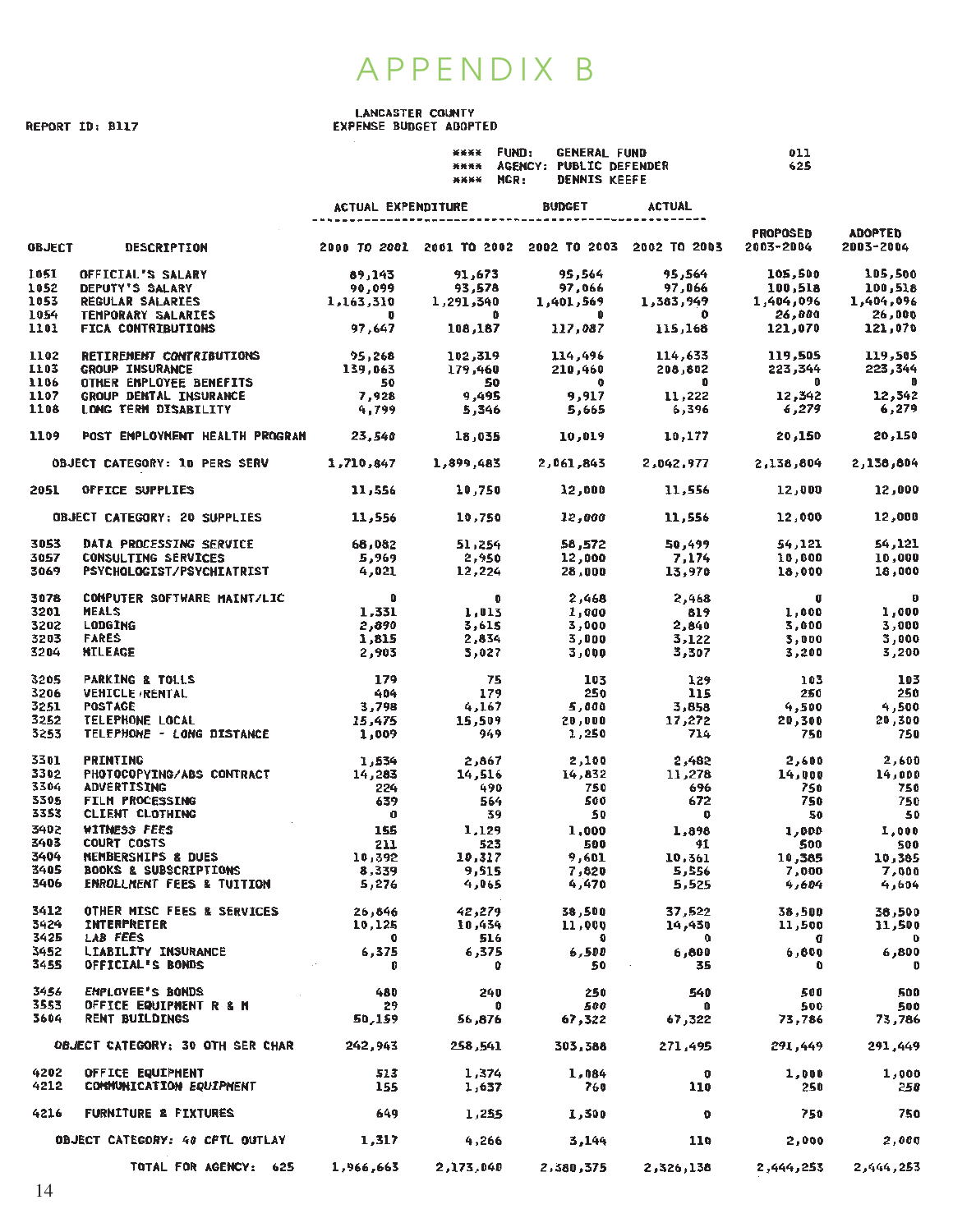# APPENDIX C

### CONSTITUTIONAL & STATUTORY BACKGROUND FOR OFFICE OF THE PUBLIC DEFENDER

In all criminal prosecutions, the accused shall enjoy the right . . . to have the assistance of counsel for his defense.

> **Sixth Amendment Constitution of the United States**

In all criminal prosecutions the accused shall have the right to appear and defend in person or by counsel

**Article 1, Section 11 Constitution of the State of Nebraska**

### Neb. Rev. Stat. 23-3401 (Reissue 1997) Public defender in certain counties; election; qualifications; prohibited practices; residency.

- (1) There is hereby created the office of public defender in counties that have or that attain a population in excess of one hundred thousand inhabitants and in other counties upon approval by the county board. The public defender shall be elected as provided in the Election Act.
- (2) The public defender shall be a lawyer licensed to practice law in this state. He or she shall take office after election and qualification at the same time that other county officers take office, except that upon the creation of such office in any county, a qualified person may be appointed by the county board to serve as public defender until such office can be filled by an election in accordance with 32-523.
- (3) In counties having a population of more than one hundred seventy thousand inhabitants, the public defender shall devote his or her full time to the legal work of the office of the public defender and shall not engage in the private practice of law. All assistant public defenders in such counties shall devote their full time to the legal work of such office of the public defender and shall not engage in the private practice of law so long as each assistant public defender receives the same annual salary as each deputy county attorney of comparable ability and experience receive in such counties.
- (4) No public defender or assistant public defender shall solicit or accept any fee for representing a criminal defendant in a prosecution in which the public defender or assistant is already acting as the defendant's court-appointed counsel.
- (5) A public defender elected after November 1986 need not be a resident of the county when he or she files for election as public defender, but a public defender shall reside in a county for which he or she holds office, except that in counties with a population of one hundred thousand or less inhabitants, the public defender shall not be required to reside in the county in which he or she holds office.